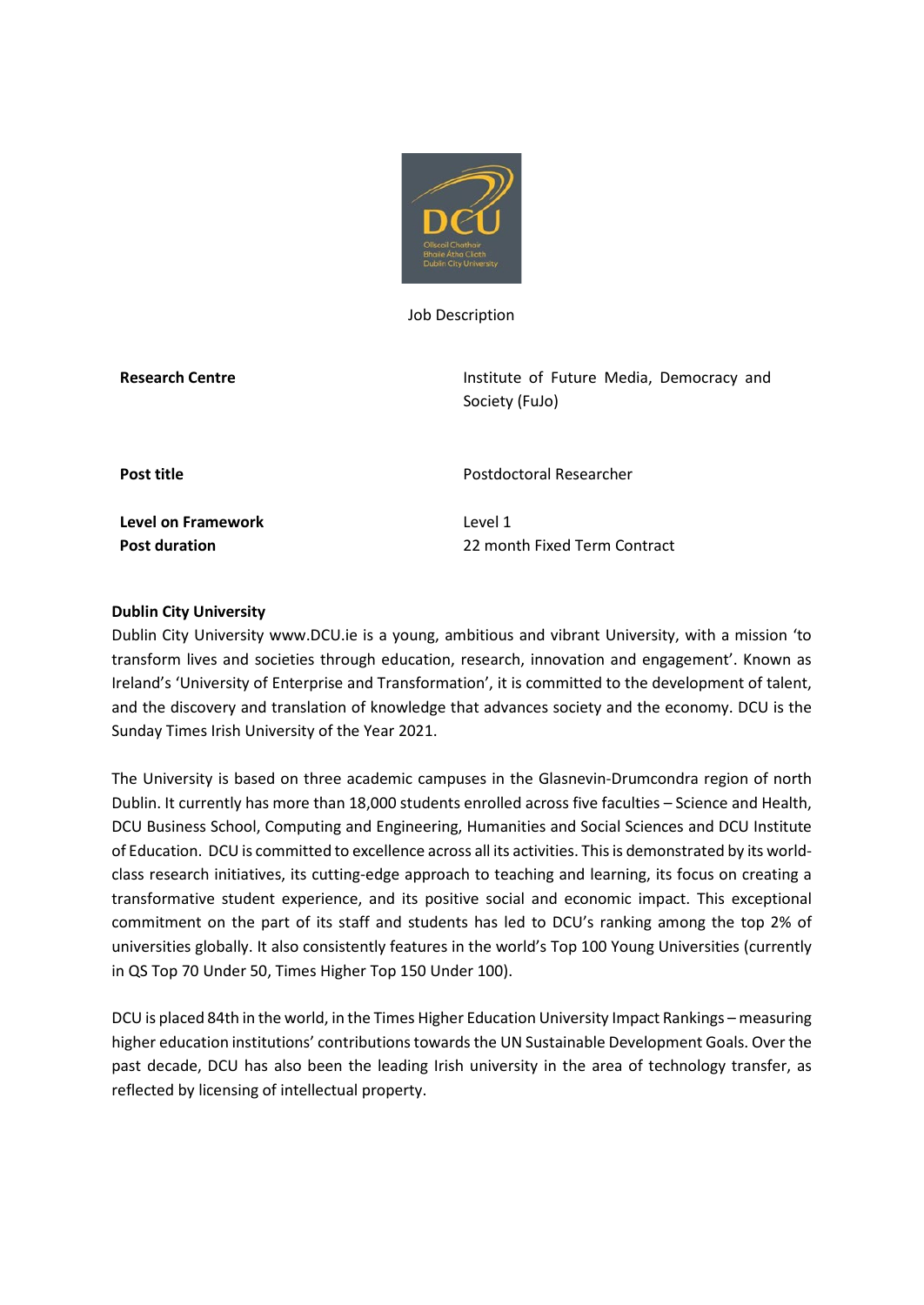As part of this role the researcher will be required to participate in the DCU Research Career Framework. This framework is designed to provide significant professional development opportunities to Researchers and offer the best opportunities in terms of a wider career path.

## **Background & Role**

The DCU Institute of Future Media, Democracy and Society (FuJo) is a multidisciplinary research centre focused on the digital transformation of media, democracy, and society. FuJo investigates how to counter digital threats; enhance public participation through democratic innovations; and secure the sustainability of high-quality journalism and media.

FuJo is seeking a postdoctoral researcher to work on an EU-funded project called the Ireland EDMO Hub, which is connected to the European Digital Media Observatory (EDMO). The researcher will undertake research on disinformation trends, assess the EU Code of Practice of Disinformation, develop associated outputs, and liaise with European and Irish stakeholders.

## **Principal Duties and Responsibilities**

The successful individual will report to the Principal Investigator and the duties and responsibilities of the post include, but are not limited to the following:

- Conduct a specified programme of research under the direction of the Principal Investigator (PI)
- Assist the PI in the management and coordination of key aspects of the research programme (e.g. reporting, partner meetings, administrative work)
- Mentor, lead, assist, and supervise postgraduate research students and junior research staff as required
- Engage with internal and external stakeholders including academic and industry partners/collaborators as appropriate
- Disseminate the outcomes of the research in which he/she is engaged including publishing in high-quality peer reviewed journal articles, conference papers, reports and accessible online resources
- Assist, if required, with the development of proposals for research funding.
- Engage in appropriate training and development opportunities as required
- Contribute to reporting and other administrative work associated with the project

# **Minimum Criteria**

Applicants must have a PhD in communications or a related field and minimum of 1 year's relevant postdoctoral research experience or equivalent.

In addition, it is desirable that the candidate has:

- Research experience in the area of disinformation
- Knowledge of the research and regulatory environment surrounding disinformation in Ireland and the EU
- Experience working with multidisciplinary and non-academic stakeholders in European projects
- Excellent communication and organisational skills
- Experience of grant writing